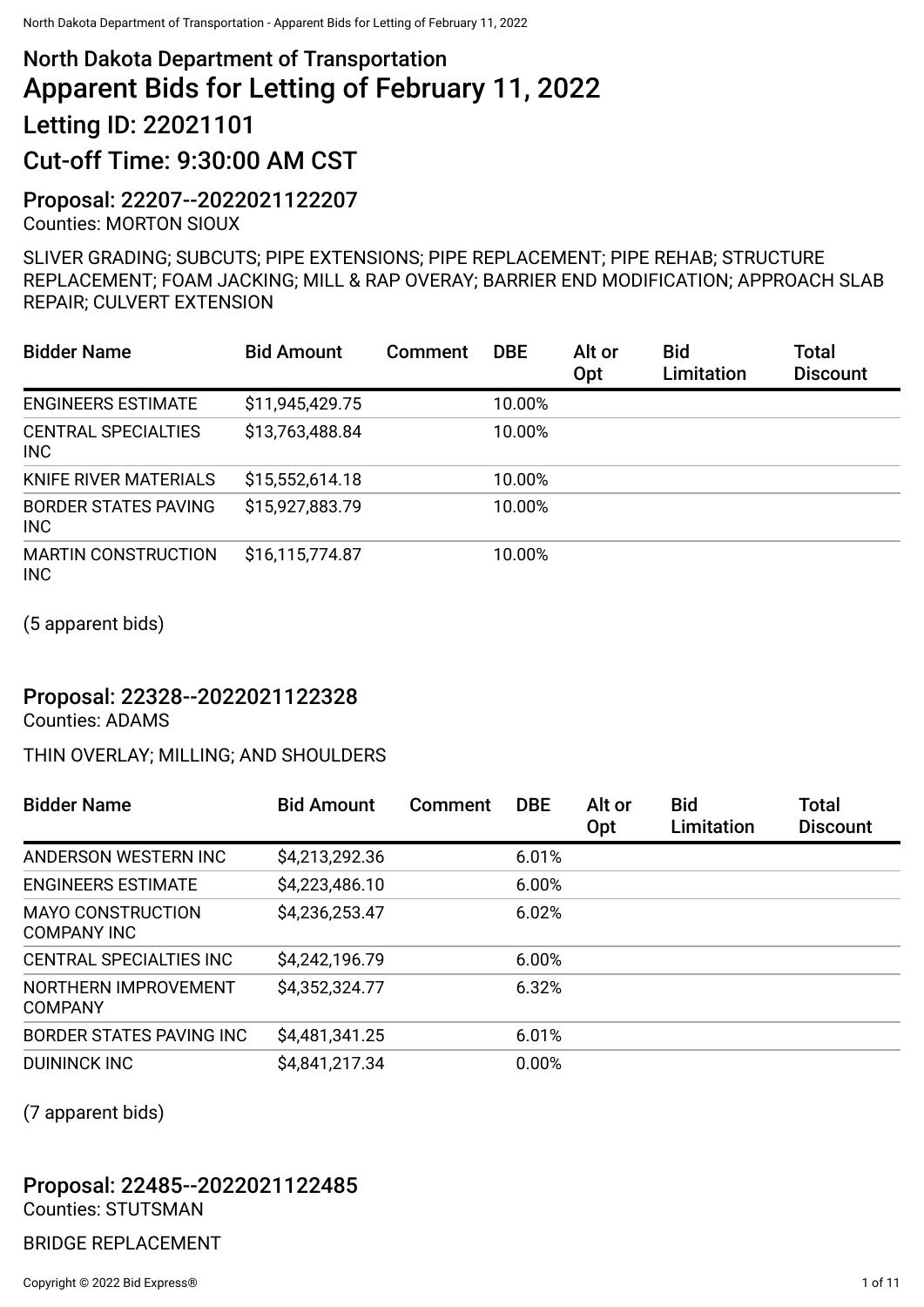| <b>Bidder Name</b>                       | <b>Bid Amount</b> | Comment | <b>DBE</b> | Alt or<br>Opt | <b>Bid</b><br>Limitation | Total<br><b>Discount</b> |
|------------------------------------------|-------------------|---------|------------|---------------|--------------------------|--------------------------|
| <b>ENGINEERS ESTIMATE</b>                | \$4,244,969.85    |         | $8.00\%$   |               |                          |                          |
| <b>SWINGEN</b><br><b>CONSTRUCTION CO</b> | \$4,249,956.00    |         | 13.66%     |               |                          |                          |
| <b>INDUSTRIAL BUILDERS</b><br><b>INC</b> | \$4,311,069.42    |         | 13.83%     |               |                          |                          |

(3 apparent bids)

## Proposal: 22512--2022021122512

Counties: BURLEIGH

#### CONCRETE PAVEMENT REPAIR; ADA RAMPS; CURB & GUTTER REPAIR; LIGHTING; WATERMAIN REPLACEMENT; PAVEMENT MARKING

| <b>Bidder Name</b>                         | <b>Bid Amount</b> | <b>Comment</b> | <b>DBE</b> | Alt or<br>Opt | <b>Bid</b><br>Limitation | <b>Total</b><br><b>Discount</b> |
|--------------------------------------------|-------------------|----------------|------------|---------------|--------------------------|---------------------------------|
| REEDE CONSTRUCTION INC                     | \$3,639,977.50    |                | 6.09%      |               |                          |                                 |
| <b>ENGINEERS ESTIMATE</b>                  | \$3,921,845.50    |                | 6.00%      |               |                          |                                 |
| <b>TI-ZACK CONCRETE INC</b>                | \$4,098,980.21    |                | 6.00%      |               |                          |                                 |
| KNIFE RIVER CORPORATION -<br>NORTH CENTRAL | \$4,587,144.35    |                | 2.50%      |               |                          |                                 |
| NORTHERN IMPROVEMENT<br><b>COMPANY</b>     | \$5,238,603.70    |                | 1.63%      |               |                          |                                 |
| STRATA CORPORATION                         | \$5,672,262.25    |                | 6.19%      |               |                          |                                 |

(6 apparent bids)

## Proposal: 22516--2022021122516

Counties: TOWNER

#### GRADING; AGGREGATE SURFACING; CULVERT REPLACEMENT; AND SIGNING

| <b>Bidder Name</b>                          | <b>Bid Amount</b> | Comment | <b>DBE</b> | Alt or<br>Opt | <b>Bid</b><br>Limitation | <b>Total</b><br><b>Discount</b> |
|---------------------------------------------|-------------------|---------|------------|---------------|--------------------------|---------------------------------|
| R J ZAVORAL & SONS INC                      | \$1,707,904.60    |         | 18.11%     |               |                          |                                 |
| <b>CLOSE CONSTRUCTION</b><br><b>COMPANY</b> | \$1,809,422.52    |         | 11.58%     |               |                          |                                 |
| <b>FARDEN CONSTRUCTION</b><br><b>INC</b>    | \$1,865,300.35    |         | 8.19%      |               |                          |                                 |
| <b>ENGINEERS ESTIMATE</b>                   | \$1,948,455.00    |         | 8.00%      |               |                          |                                 |
| <b>GLADEN CONSTRUCTION</b><br><b>INC</b>    | \$1,996,926.88    |         | 14.30%     |               |                          |                                 |
| CENTRAL SPECIALTIES INC                     | \$2,122,467.41    |         | 8.00%      |               |                          |                                 |
| <b>GOWAN CONSTRUCTION</b><br><b>INC</b>     | \$2,263,766.88    |         | 8.04%      |               |                          |                                 |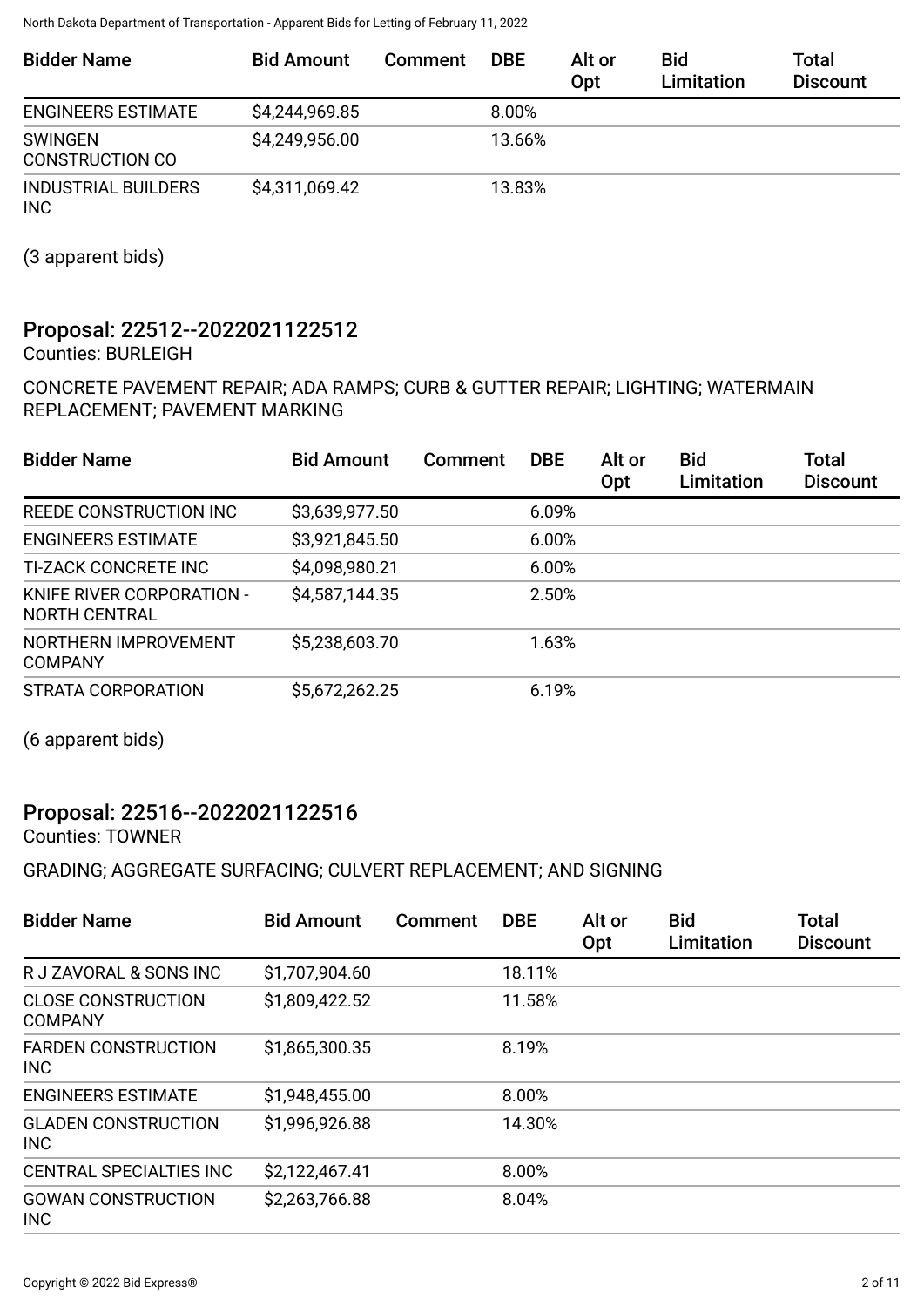| <b>Bidder Name</b>                  | <b>Bid Amount</b> | Comment | <b>DBE</b> | Alt or<br>Opt | <b>Bid</b><br>Limitation | Total<br><b>Discount</b> |
|-------------------------------------|-------------------|---------|------------|---------------|--------------------------|--------------------------|
| PARK CONSTRUCTION<br><b>COMPANY</b> | \$2,382,503.11    |         | $8.01\%$   |               |                          |                          |
| STRATA CORPORATION                  | \$2,560,911.01    |         | 8.20%      |               |                          |                          |

(9 apparent bids)

## Proposal: 22573--2022021122573

Counties: MORTON

#### HMA TRAIL; ADA CURBS; AND RRFB

| <b>Bidder Name</b>                     | <b>Bid Amount</b> | Comment | <b>DBE</b> | Alt or<br>Opt | <b>Bid</b><br>Limitation | Total<br><b>Discount</b> |
|----------------------------------------|-------------------|---------|------------|---------------|--------------------------|--------------------------|
| <b>ENGINEERS ESTIMATE</b>              | \$619,301.80      |         | 0.00%      |               |                          |                          |
| NORTHERN IMPROVEMENT<br><b>COMPANY</b> | \$1,027,973.66    |         | 3.23%      |               |                          |                          |
| STRATA CORPORATION                     | \$1,226,908.71    |         | 1.24%      |               |                          |                          |

(3 apparent bids)

## Proposal: 22607--2022021122607

Counties: SLOPE

#### STRUCTURE REHABILITATION

| <b>Bidder Name</b>                       | <b>Bid</b><br>Amount | Comment | <b>DBE</b> | Alt or<br>Opt | <b>Bid</b><br>Limitation | <b>Total</b><br><b>Discount</b> |
|------------------------------------------|----------------------|---------|------------|---------------|--------------------------|---------------------------------|
| <b>ENGINEERS ESTIMATE</b>                | \$325,826,00         |         | $0.00\%$   |               |                          |                                 |
| <b>INDUSTRIAL BUILDERS</b><br><b>INC</b> | \$436,697.05         |         | $0.00\%$   |               |                          |                                 |

(2 apparent bids)

## Proposal: 22826--2022021122826

Counties: CASS

GRADING; SALVAGED BASE; PCC PAVEMENT; STORM SEWER; WATERMAIN; TRAFFIC SIGNAL; LIGHTING; SHARED USE PATH

| <b>Bidder Name</b>                   | <b>Bid Amount</b> | <b>Comment</b> | <b>DBE</b> | Alt or<br>Opt | <b>Bid</b><br><b>Limitation</b> | Total<br><b>Discount</b> |
|--------------------------------------|-------------------|----------------|------------|---------------|---------------------------------|--------------------------|
| <b>ENGINEERS ESTIMATE</b>            | \$11,732,741.20   |                | 8.00%      |               |                                 |                          |
| DAKOTA UNDERGROUND<br><b>COMPANY</b> | \$16,632,098.77   |                | 8.10%      |               |                                 |                          |
| <b>PARK CONSTRUCTION</b>             | \$18,042,014.19   |                | 8.02%      |               |                                 |                          |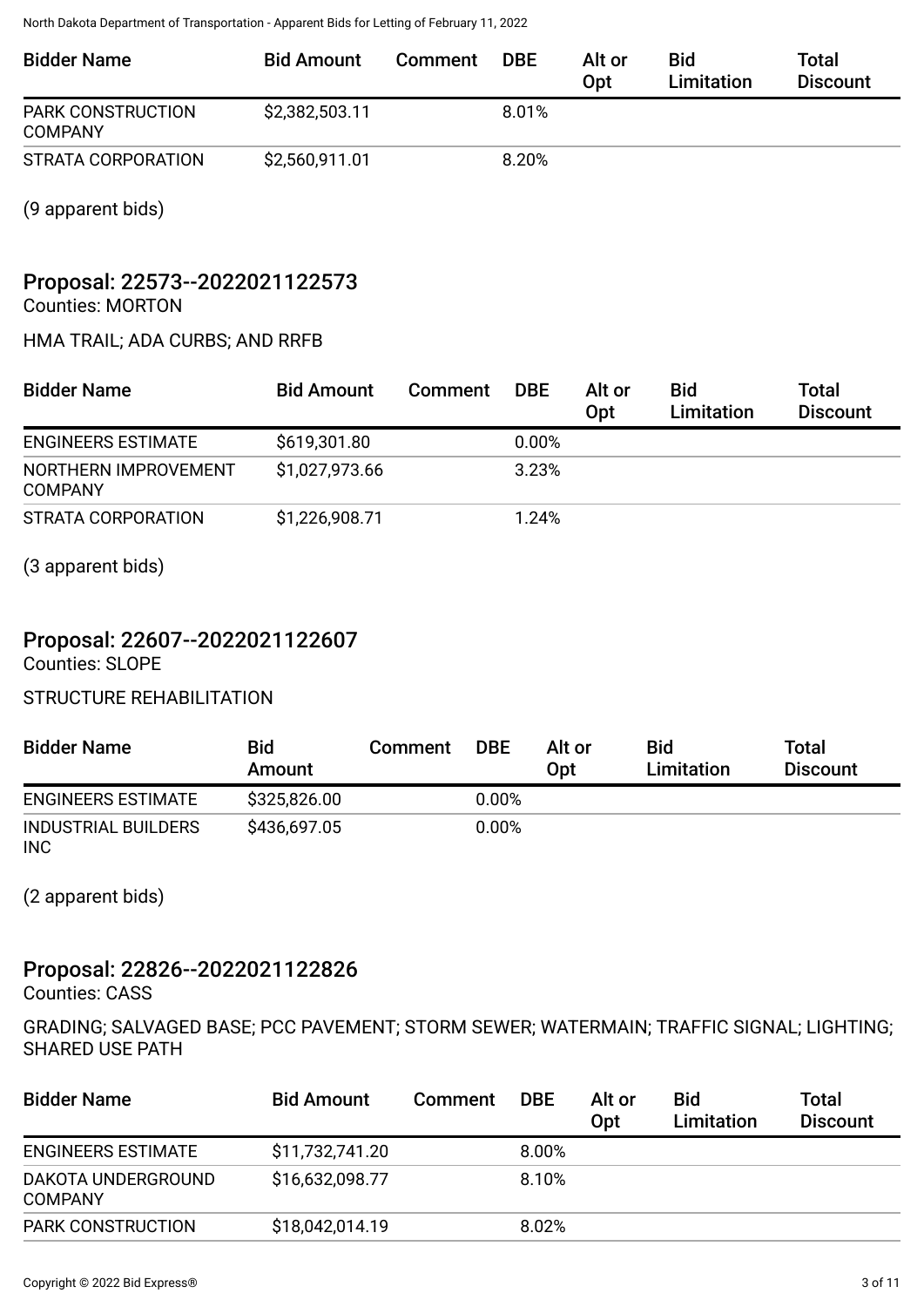| <b>Bidder Name</b>   | <b>Bid Amount</b> | Comment | <b>DBE</b> | Alt or<br>Opt | Bid<br>Limitation | Total<br><b>Discount</b> |
|----------------------|-------------------|---------|------------|---------------|-------------------|--------------------------|
| <b>COMPANY</b>       |                   |         |            |               |                   |                          |
| NORTHERN IMPROVEMENT | \$19,186,258.74   |         | 4.64%      |               |                   |                          |

(4 apparent bids)

COMPANY

## Proposal: 22828--2022021122828

Counties: CASS

#### PREVENTIVE MAINTENANCE AND ADA IMPROVEMENTS

| <b>Bidder Name</b>                     | <b>Bid</b><br>Amount | <b>Comment</b> | <b>DBE</b> | Alt or<br>Opt | <b>Bid</b><br>Limitation | <b>Total</b><br><b>Discount</b> |
|----------------------------------------|----------------------|----------------|------------|---------------|--------------------------|---------------------------------|
| <b>TI-ZACK CONCRETE INC</b>            | \$294,668.75         |                | 0.00%      |               |                          |                                 |
| <b>ENGINEERS ESTIMATE</b>              | \$296,786.50         |                | 0.00%      |               |                          |                                 |
| NORTHERN IMPROVEMENT<br><b>COMPANY</b> | \$546,159.80         |                | 0.12%      |               |                          |                                 |
| OPP CONSTRUCTION LLC                   | \$555,238.00         |                | 0.00%      |               |                          |                                 |

(4 apparent bids)

## Proposal: 22907--2022021122907

Counties: RAMSEY

MILL AND OVERLAY; MICROSURFACING; ADA RAMPS

| <b>Bidder Name</b>              | <b>Bid Amount</b> | Comment | <b>DBE</b> | Alt or<br>Opt | <b>Bid</b><br><b>Limitation</b> | Total<br><b>Discount</b> |
|---------------------------------|-------------------|---------|------------|---------------|---------------------------------|--------------------------|
| <b>ENGINEERS ESTIMATE</b>       | \$849,071.19      |         | $0.00\%$   |               |                                 |                          |
| STRATA CORPORATION              | \$1,117,665.92    |         | 8.19%      |               |                                 |                          |
| KNIFE RIVER<br><b>MATERIALS</b> | \$1,257,286.96    |         | 7.22%      |               |                                 |                          |

(3 apparent bids)

## Proposal: 22929--2022021122929

Counties: BURLEIGH

GRADING; AGGREGATE BASE COURSE; PCC PAVEMENT; HOT MIX ASPHALT; CURB & GUTTER; SHARED USE PATH; SIDEWALK; RETAINING WALLS; BOX CULVERTS; WATERMAIN; SANITARY SEWER; STORM SEWER; LIGHTING; SIGNAL MOD

| <b>Bidder Name</b>        | <b>Bid Amount</b> | Comment | DBE    | Alt or<br>Opt | Bid<br>Limitation | Total<br><b>Discount</b> |
|---------------------------|-------------------|---------|--------|---------------|-------------------|--------------------------|
| <b>ENGINEERS ESTIMATE</b> | \$18,470,714.50   |         | 10.00% |               |                   |                          |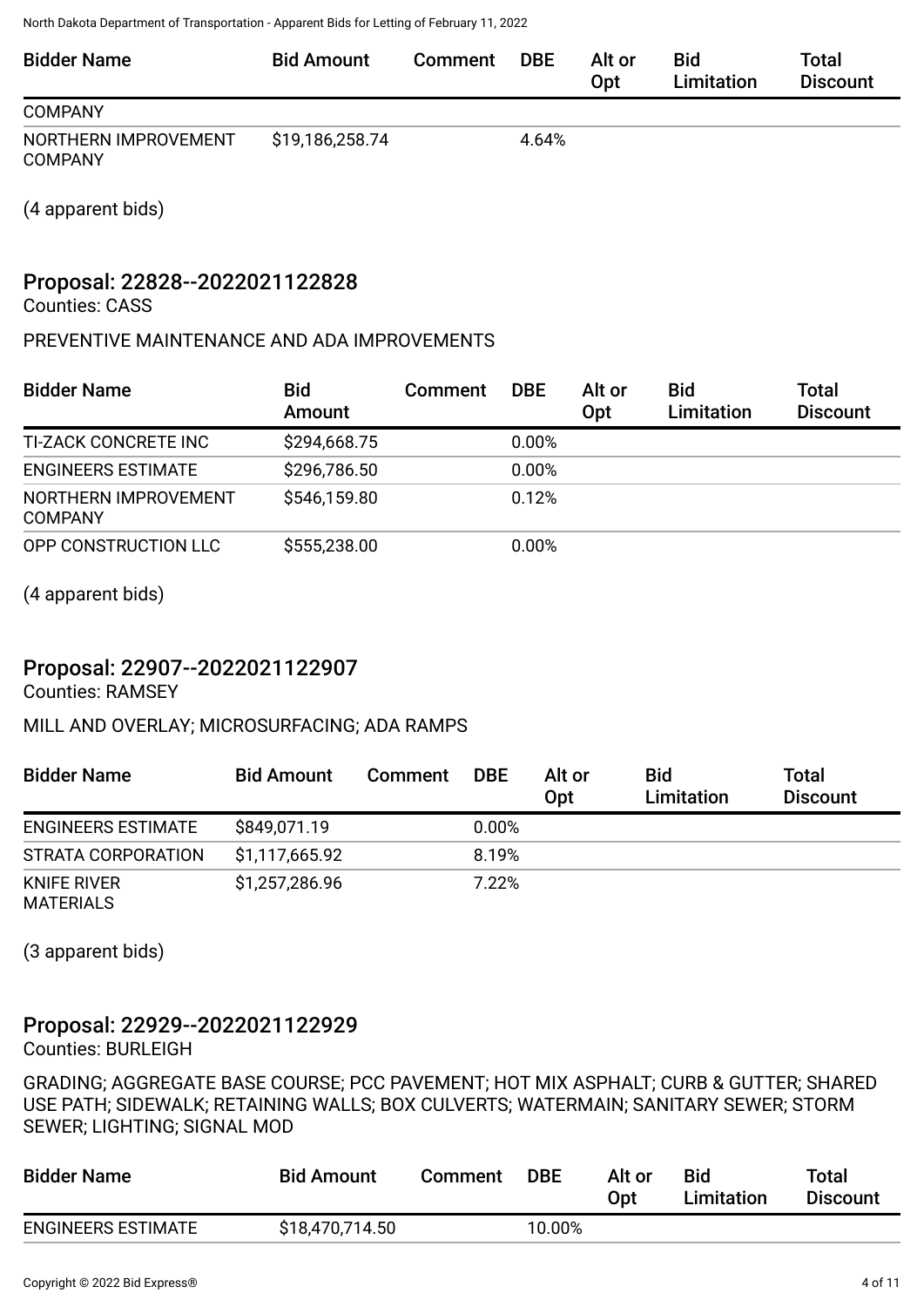| <b>Bidder Name</b>                         | <b>Bid Amount</b> | <b>Comment</b> | <b>DBE</b> | Alt or<br>Opt | <b>Bid</b><br>Limitation | Total<br><b>Discount</b> |
|--------------------------------------------|-------------------|----------------|------------|---------------|--------------------------|--------------------------|
| KNIFE RIVER CORPORATION -<br>NORTH CENTRAL | \$18,599,587.00   |                | 10.01%     |               |                          |                          |
| REEDE CONSTRUCTION INC                     | \$19,595,159.65   |                | 10.01%     |               |                          |                          |
| STRATA CORPORATION                         | \$19,878,534.43   |                | 10.08%     |               |                          |                          |
| NORTHERN IMPROVEMENT<br><b>COMPANY</b>     | \$19,939,754.60   |                | 6.47%      |               |                          |                          |

(5 apparent bids)

## Proposal: 22934--2022021122934

Counties: BARNES

GRADING; FINGER DRAINS; SHEAR KEY; TRENCH DRAINS AND STORM SEWER

| <b>Bidder Name</b>                       | <b>Bid Amount</b> | Comment | <b>DBE</b> | Alt or<br><b>Opt</b> | <b>Bid</b><br>Limitation | Total<br><b>Discount</b> |
|------------------------------------------|-------------------|---------|------------|----------------------|--------------------------|--------------------------|
| <b>ENGINEERS ESTIMATE</b>                | \$803,652.00      |         | 0.00%      |                      |                          |                          |
| <b>GLADEN CONSTRUCTION</b><br><b>INC</b> | \$896,136.75      |         | 0.00%      |                      |                          |                          |
| <b>SELLIN BROTHERS INC</b>               | \$903,428.65      |         | 0.00%      |                      |                          |                          |
| <b>KPH INC</b>                           | \$944,540.75      |         | 0.00%      |                      |                          |                          |
| <b>SCHERBENSKE INC</b>                   | \$975,845.00      |         | 0.00%      |                      |                          |                          |
| <b>NAASTAD BROTHERS INC</b>              | \$982,680.00      |         | 0.00%      |                      |                          |                          |
| <b>GOWAN CONSTRUCTION</b><br><b>INC</b>  | \$1,301,436.80    |         | 0.03%      |                      |                          |                          |

(7 apparent bids)

### Proposal: 22942--2022021122942

Counties: MCKENZIE

#### MULTI USE CONCRETE PATH; AGGREGATE; PIPE EXTENSIONS; INCIDENTALS

| <b>Bidder Name</b>                                   | <b>Bid</b><br>Amount | Comment | <b>DBE</b> | Alt or<br>Opt | <b>Bid</b><br>Limitation | Total<br><b>Discount</b> |
|------------------------------------------------------|----------------------|---------|------------|---------------|--------------------------|--------------------------|
| <b>ENGINEERS ESTIMATE</b>                            | \$539,565.00         |         | 0.00%      |               |                          |                          |
| WINN CONSTRUCTION INC                                | \$561,586.94         |         | 0.00%      |               |                          |                          |
| <b>KNIFE RIVER CORPORATION -</b><br>NORTH CENTRAL    | \$620,137.94         |         | 0.76%      |               |                          |                          |
| <b>TI-ZACK CONCRETE INC</b>                          | \$760,905.93         |         | 0.00%      |               |                          |                          |
| <b>KELLER PAVING &amp;</b><br><b>LANDSCAPING INC</b> | \$798,215.00         |         | 0.59%      |               |                          |                          |
| <b>CENTRAL SPECIALTIES INC</b>                       | \$799,251.40         |         | 0.00%      |               |                          |                          |

(6 apparent bids)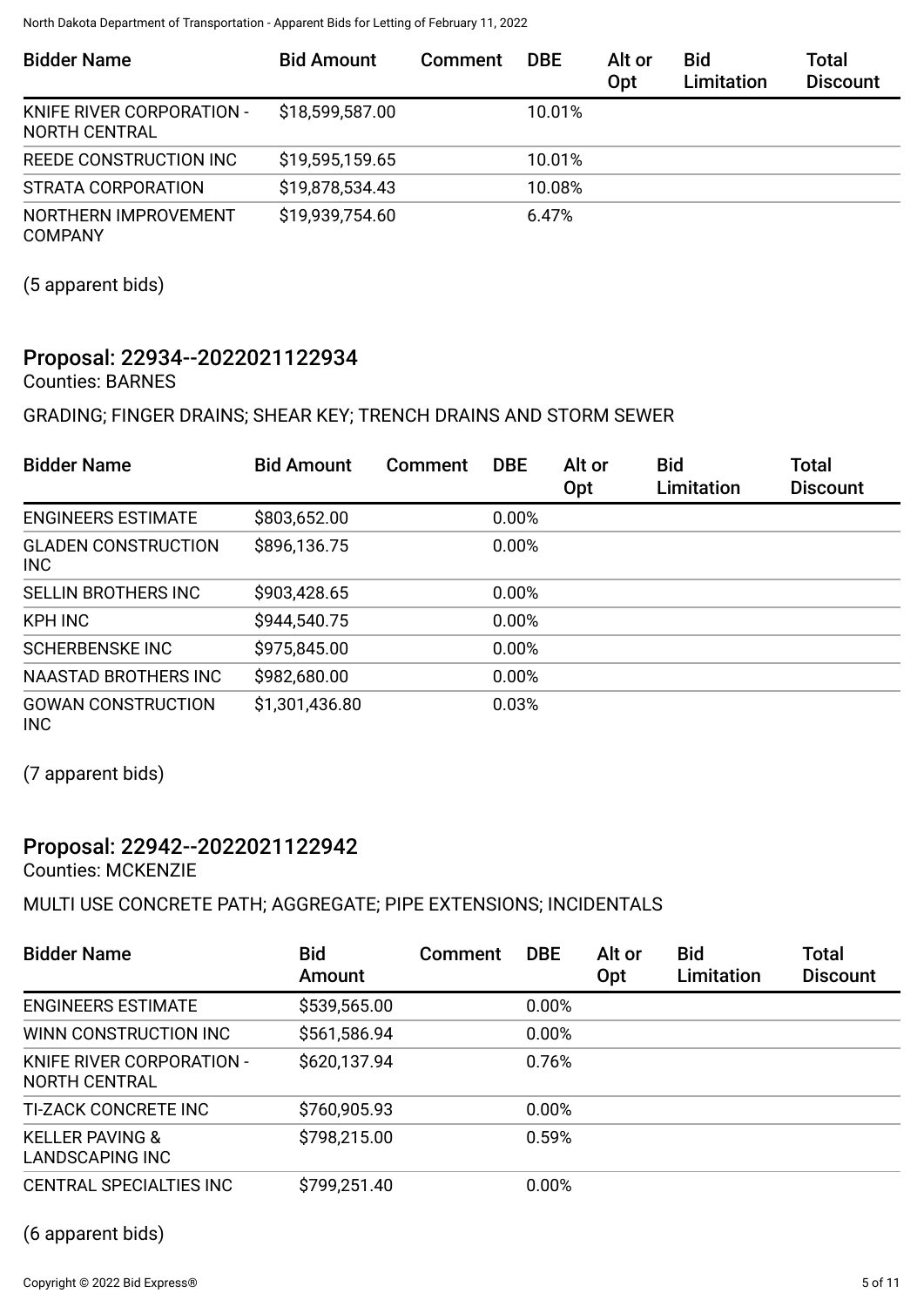### Proposal: 22947--2022021122947

Counties: DIVIDE

## SIDEWALKS; CURB & GUTTER; CONCRETE DRIVEWAYS; CROSSWALK MARKINGS & INCIDENTALS

| <b>Bidder Name</b>                            | <b>Bid</b><br>Amount | <b>Comment</b> | <b>DBE</b> | Alt or<br>Opt | <b>Bid</b><br>Limitation | <b>Total</b><br><b>Discount</b> |
|-----------------------------------------------|----------------------|----------------|------------|---------------|--------------------------|---------------------------------|
| WINN CONSTRUCTION INC                         | \$224,891.33         |                | 0.00%      |               |                          |                                 |
| <b>ENGINEERS ESTIMATE</b>                     | \$233,022.00         |                | 0.00%      |               |                          |                                 |
| <b>TI-ZACK CONCRETE INC</b>                   | \$241,978.00         |                | 0.00%      |               |                          |                                 |
| KNIFE RIVER CORPORATION -<br>NORTH CENTRAL    | \$289,253.58         |                | 0.00%      |               |                          |                                 |
| <b>KELLER PAVING &amp;</b><br>LANDSCAPING INC | \$296,185.00         |                | 0.00%      |               |                          |                                 |
| STRATA CORPORATION                            | \$319,353.90         |                | 0.00%      |               |                          |                                 |

(6 apparent bids)

## Proposal: 22952--2022021122952

Counties: WARD

#### NEW SIDEWALK; CURB RAMPS; AND DRIVEWAYS

| <b>Bidder Name</b>                                   | <b>Bid Amount</b> | Comment | <b>DBE</b> | Alt or<br>Opt | <b>Bid</b><br>Limitation | Total<br><b>Discount</b> |
|------------------------------------------------------|-------------------|---------|------------|---------------|--------------------------|--------------------------|
| <b>ENGINEERS ESTIMATE</b>                            | \$708,522.00      |         | 0.00%      |               |                          |                          |
| <b>TI-ZACK CONCRETE INC</b>                          | \$1,038,915.95    |         | 0.00%      |               |                          |                          |
| <b>KELLER PAVING &amp;</b><br><b>LANDSCAPING INC</b> | \$1,056,581.50    |         | 0.12%      |               |                          |                          |
| STRATA CORPORATION                                   | \$1,197,827.09    |         | 0.10%      |               |                          |                          |

(4 apparent bids)

### Proposal: 22992--2022021122992

Counties: CASS

#### CONCRETE PAVEMENT REPAIR; CHIP SEAL RAMPS

| <b>Bidder Name</b>               | <b>Bid</b><br>Amount | <b>Comment</b> | <b>DBE</b> | Alt or<br>Opt | <b>Bid</b><br>Limitation | <b>Total</b><br><b>Discount</b> |
|----------------------------------|----------------------|----------------|------------|---------------|--------------------------|---------------------------------|
| <b>ENGINEERS ESTIMATE</b>        | \$626,451.10         |                | 0.00%      |               |                          |                                 |
| REEDE CONSTRUCTION<br><b>INC</b> | \$732,303.10         |                | 2.65%      |               |                          |                                 |
| TI-ZACK CONCRETE INC             | \$885,685.78         |                | 0.00%      |               |                          |                                 |

(3 apparent bids)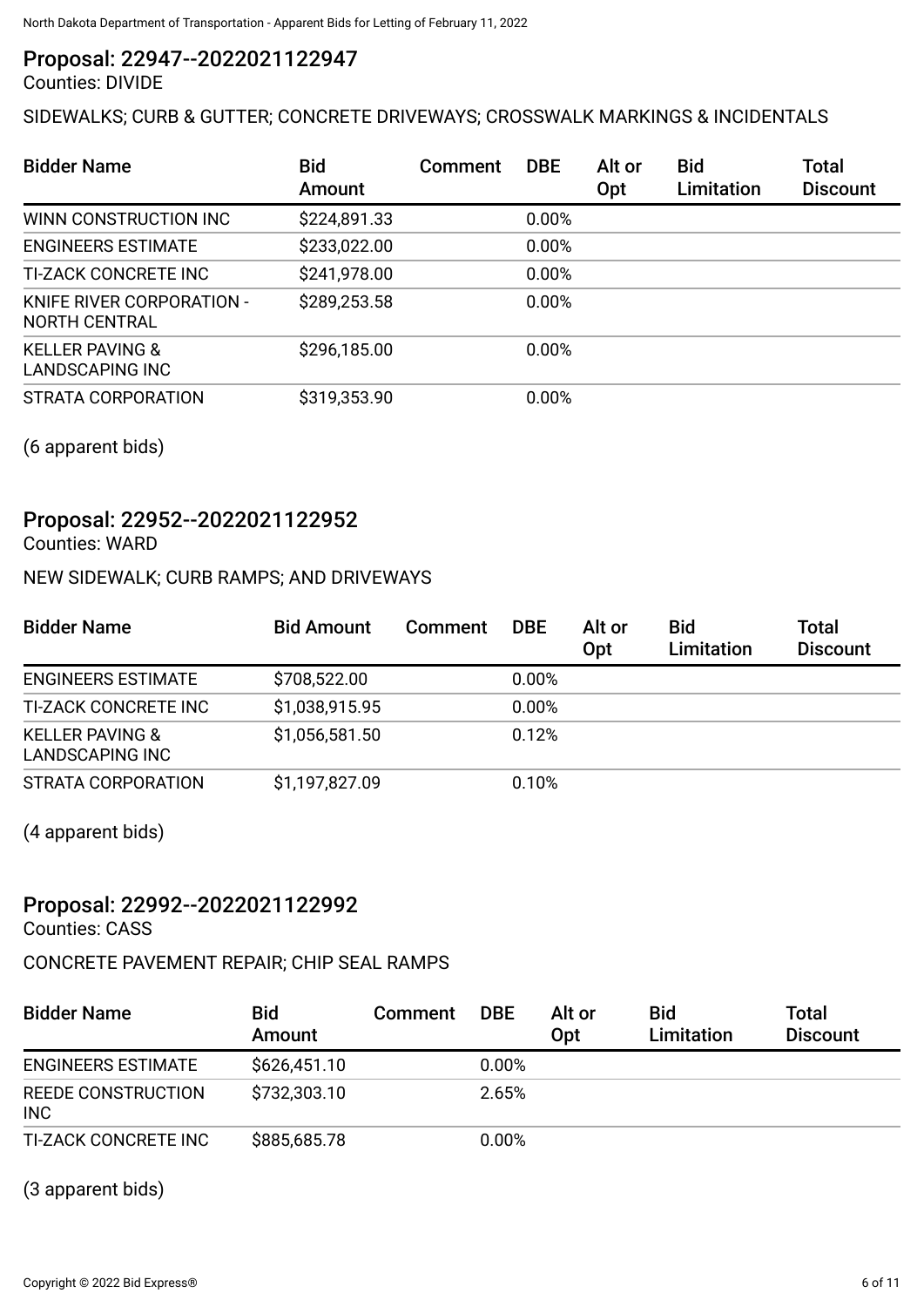Proposal: 23026--2022021123026

Counties: RICHLAND

CHIP SEAL

| <b>Bidder Name</b>                                  | <b>Bid</b><br>Amount | Comment | <b>DBE</b> | Alt or<br>Opt | <b>Bid</b><br>Limitation | Total<br><b>Discount</b> |
|-----------------------------------------------------|----------------------|---------|------------|---------------|--------------------------|--------------------------|
| <b>ENGINEERS ESTIMATE</b>                           | \$216,156.03         |         | $0.00\%$   |               |                          |                          |
| <b>MORRIS SEALCOAT &amp; TRUCKING</b><br><b>INC</b> | \$278,402.56         |         | 0.00%      |               |                          |                          |
| <b>ASPHALT SURFACE</b><br>TECHNOLOGIES CORPORATION  | \$303,368.07         |         | 0.00%      |               |                          |                          |

(3 apparent bids)

## Proposal: 23097--2022021123097

Counties: BOTTINEAU

### STRUCTURE REPLACEMENTS (2 SITES) AND STRUCTURE REMOVAL (1 SITE)

| <b>Bidder Name</b>                       | <b>Bid Amount</b> | Comment | <b>DBE</b> | Alt or<br>Opt | <b>Bid</b><br>Limitation | <b>Total</b><br><b>Discount</b> |
|------------------------------------------|-------------------|---------|------------|---------------|--------------------------|---------------------------------|
| <b>FARDEN CONSTRUCTION</b><br><b>INC</b> | \$1,442,728.05    |         | 31.12%     |               |                          |                                 |
| <b>ENGINEERS ESTIMATE</b>                | \$1,563,910.00    |         | 8.00%      |               |                          |                                 |
| <b>GLADEN CONSTRUCTION</b><br><b>INC</b> | \$1,611,163.88    |         | 12.43%     |               |                          |                                 |
| <b>CENTRAL SPECIALTIES</b><br><b>INC</b> | \$1,756,562.05    |         | 8.00%      |               |                          |                                 |

(4 apparent bids)

### Proposal: 23134--2022021123134

Counties: ROLETTE

HOT BITUMINOUS OVERLAY

| <b>Bidder Name</b>                      | <b>Bid Amount</b> | Comment | <b>DBE</b> | Alt or<br>Opt | <b>Bid</b><br><b>Limitation</b> | Total<br><b>Discount</b> |
|-----------------------------------------|-------------------|---------|------------|---------------|---------------------------------|--------------------------|
| <b>ENGINEERS ESTIMATE</b>               | \$909,346.00      |         | 0.00%      |               |                                 |                          |
| <b>MAYO CONSTRUCTION</b><br>COMPANY INC | \$1,011,316.40    |         | 0.00%      |               |                                 |                          |
| KNIFE RIVER MATERIALS                   | \$1,152,266.19    |         | 0.00%      |               |                                 |                          |
| <b>BECHTOLD PAVING INC</b>              | \$1,183,038.80    |         | 0.00%      |               |                                 |                          |
| STRATA CORPORATION                      | \$1,277,505.82    |         | 0.47%      |               |                                 |                          |
| R J ZAVORAL & SONS INC                  | \$1,384,064.23    |         | 0.00%      |               |                                 |                          |

(6 apparent bids)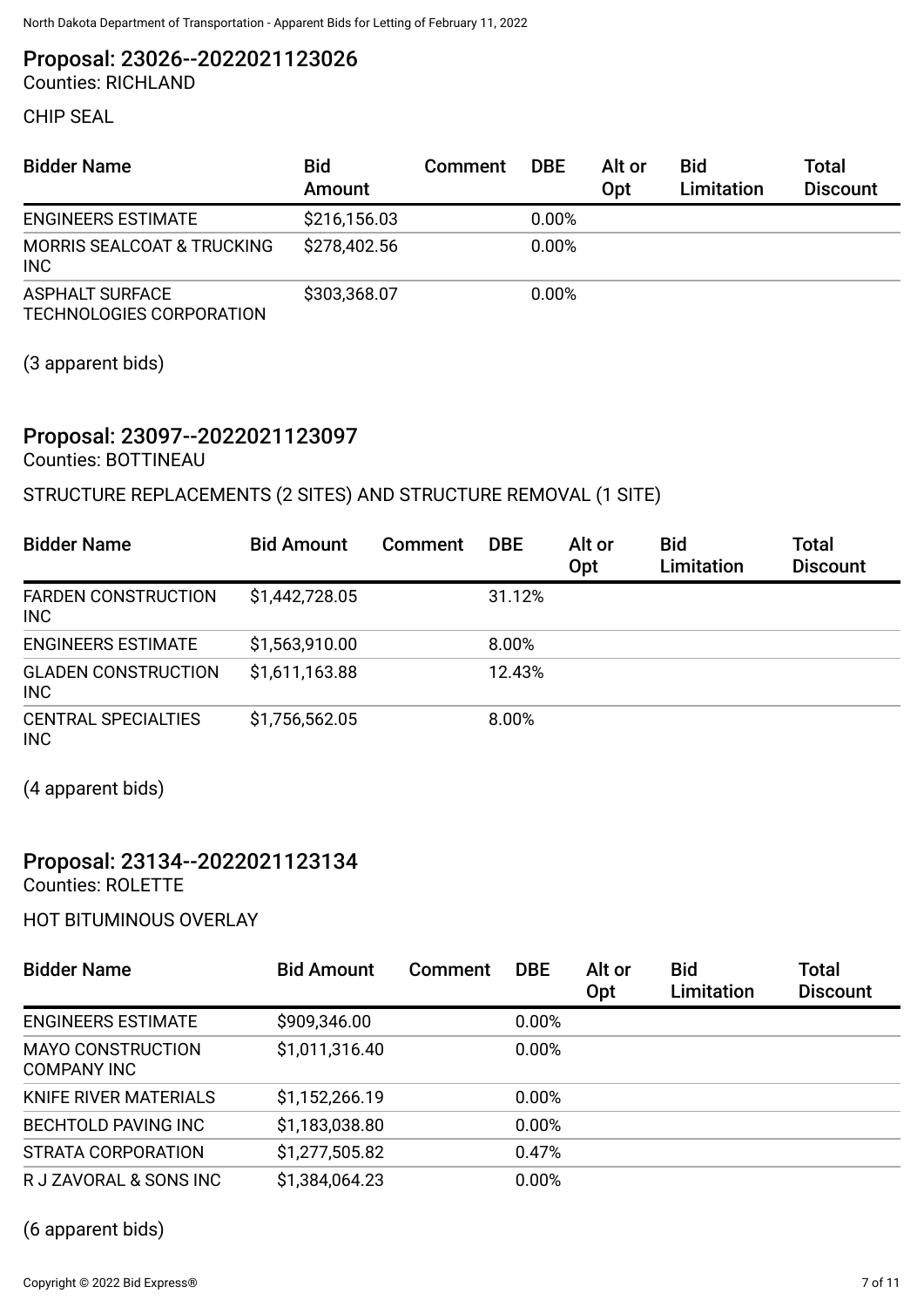Proposal: 23144--2022021123144 Counties: NELSON WALSH

### MILL AND RECYCLE HMA

| <b>Bidder Name</b>                             | <b>Bid Amount</b> | Comment | <b>DBE</b> | Alt or<br>Opt | Bid<br>Limitation | <b>Total</b><br><b>Discount</b> |
|------------------------------------------------|-------------------|---------|------------|---------------|-------------------|---------------------------------|
| KNIFE RIVER MATERIALS                          | \$6,283,561.17    |         | 6.00%      |               |                   |                                 |
| <b>MAYO CONSTRUCTION</b><br><b>COMPANY INC</b> | \$6,308,597.97    |         | 6.01%      |               |                   |                                 |
| <b>ENGINEERS ESTIMATE</b>                      | \$6,502,277.86    |         | 6.00%      |               |                   |                                 |
| R J ZAVORAL & SONS INC                         | \$6,626,184.57    |         | 6.08%      |               |                   |                                 |
| <b>CENTRAL SPECIALTIES INC</b>                 | \$6,814,791.97    |         | 6.00%      |               |                   |                                 |
| STRATA CORPORATION                             | \$7,984,897.11    |         | 6.03%      |               |                   |                                 |

(6 apparent bids)

## Proposal: 23166--2022021123166

Counties: STARK

#### REMOVAL OF STRUCTURE AND RCB INSTALLATION

| <b>Bidder Name</b>                           | <b>Bid Amount</b> | Comment | <b>DBE</b> | Alt or<br>Opt | <b>Bid</b><br>Limitation | Total<br><b>Discount</b> |
|----------------------------------------------|-------------------|---------|------------|---------------|--------------------------|--------------------------|
| CENTRAL SPECIALTIES INC                      | \$1,149,354.92    |         | 4.02%      |               |                          |                          |
| <b>ENGINEERS ESTIMATE</b>                    | \$1,165,000.00    |         | 4.00%      |               |                          |                          |
| EDWARD H SCHWARTZ<br><b>CONSTRUCTION INC</b> | \$1,177,565.18    |         | 3.34%      |               |                          |                          |
| WILSON CONSTRUCTION INC                      | \$1,219,389.50    |         | 0.27%      |               |                          |                          |
| <b>MARTIN CONSTRUCTION INC</b>               | \$1,243,721.05    |         | 29.79%     |               |                          |                          |

(5 apparent bids)

## Proposal: 23168--2022021123168

Counties: WARD

MILL & OVERLAY; CURB RAMPS; SIDEWALK; DRIVEWAYS; AND LIGHTING LED RETROFIT

| <b>Bidder Name</b>                                   | <b>Bid Amount</b> | Comment | <b>DBE</b> | Alt or<br>Opt | <b>Bid</b><br>Limitation | Total<br><b>Discount</b> |
|------------------------------------------------------|-------------------|---------|------------|---------------|--------------------------|--------------------------|
| <b>ENGINEERS ESTIMATE</b>                            | \$2,311,813.80    |         | 10.00%     |               |                          |                          |
| MINOT PAVING COMPANY<br><b>INC</b>                   | \$2,319,590.90    |         | 0.15%      |               |                          |                          |
| <b>BECHTOLD PAVING INC</b>                           | \$2,368,583.30    |         | 11.63%     |               |                          |                          |
| <b>KELLER PAVING &amp;</b><br><b>LANDSCAPING INC</b> | \$2,576,388.25    |         | 0.22%      |               |                          |                          |

(4 apparent bids)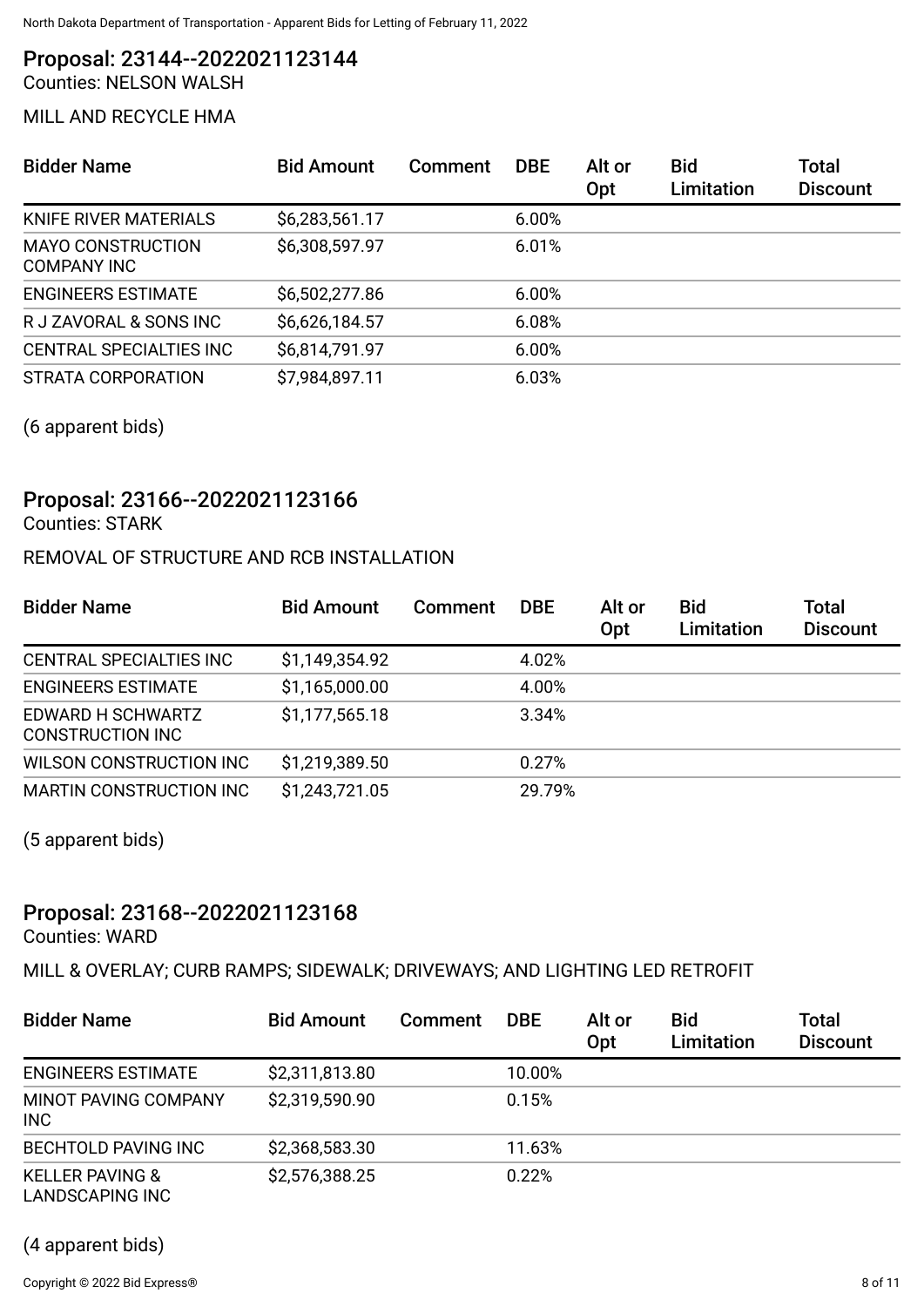## Proposal: 23194--2022021123194

## Counties: GRAND FORKS

#### GRADING; SALVAGED BASE COURSE; CONCRETE SIDEWALK; & INCIDENTALS

| <b>Bidder Name</b>             | <b>Bid</b><br>Amount | Comment | <b>DBE</b> | Alt or<br>Opt | <b>Bid</b><br><b>Limitation</b> | <b>Total</b><br><b>Discount</b> |
|--------------------------------|----------------------|---------|------------|---------------|---------------------------------|---------------------------------|
| TI-ZACK CONCRETE INC           | \$196,063.00         |         | 0.00%      |               |                                 |                                 |
| STRATA CORPORATION             | \$233,277.20         |         | 4.65%      |               |                                 |                                 |
| OPP CONSTRUCTION<br><b>LLC</b> | \$247,690.00         |         | 0.64%      |               |                                 |                                 |
| <b>ENGINEERS ESTIMATE</b>      | \$258,224.50         |         | 0.00%      |               |                                 |                                 |

(4 apparent bids)

### Proposal: 23229--2022021123229

Counties: GRIGGS

CHIP SEAL COAT

| <b>Bidder Name</b>                                  | <b>Bid</b><br>Amount | Comment | <b>DBE</b> | Alt or<br>Opt | <b>Bid</b><br>Limitation | Total<br><b>Discount</b> |
|-----------------------------------------------------|----------------------|---------|------------|---------------|--------------------------|--------------------------|
| <b>MORRIS SEALCOAT &amp; TRUCKING</b><br><b>INC</b> | \$761,344.34         |         | 0.00%      |               |                          |                          |
| <b>ENGINEERS ESTIMATE</b>                           | \$796,138.25         |         | 0.00%      |               |                          |                          |
| <b>ASPHALT SURFACE</b><br>TECHNOLOGIES CORPORATION  | \$796,413.24         |         | 0.00%      |               |                          |                          |
| <b>BITUMINOUS PAVING INC</b>                        | \$799,578.20         |         | 0.00%      |               |                          |                          |

(4 apparent bids)

## Proposal: 23285--2022021123285

Counties: WARD

HOT BITUMINOUS PAVING

| <b>Bidder Name</b>                             | <b>Bid Amount</b> | Comment | <b>DBE</b> | Alt or<br>Opt | <b>Bid</b><br>Limitation | Total<br><b>Discount</b> |
|------------------------------------------------|-------------------|---------|------------|---------------|--------------------------|--------------------------|
| <b>BECHTOLD PAVING INC</b>                     | \$3,098,928.76    |         | 5.43%      |               |                          |                          |
| <b>MAYO CONSTRUCTION</b><br><b>COMPANY INC</b> | \$3,113,936.88    |         | 5.01%      |               |                          |                          |
| <b>CENTRAL SPECIALTIES INC</b>                 | \$3,181,533.76    |         | 5.00%      |               |                          |                          |
| <b>ENGINEERS ESTIMATE</b>                      | \$3,281,594.48    |         | 5.00%      |               |                          |                          |

(4 apparent bids)

## Proposal: 23323--2022021123323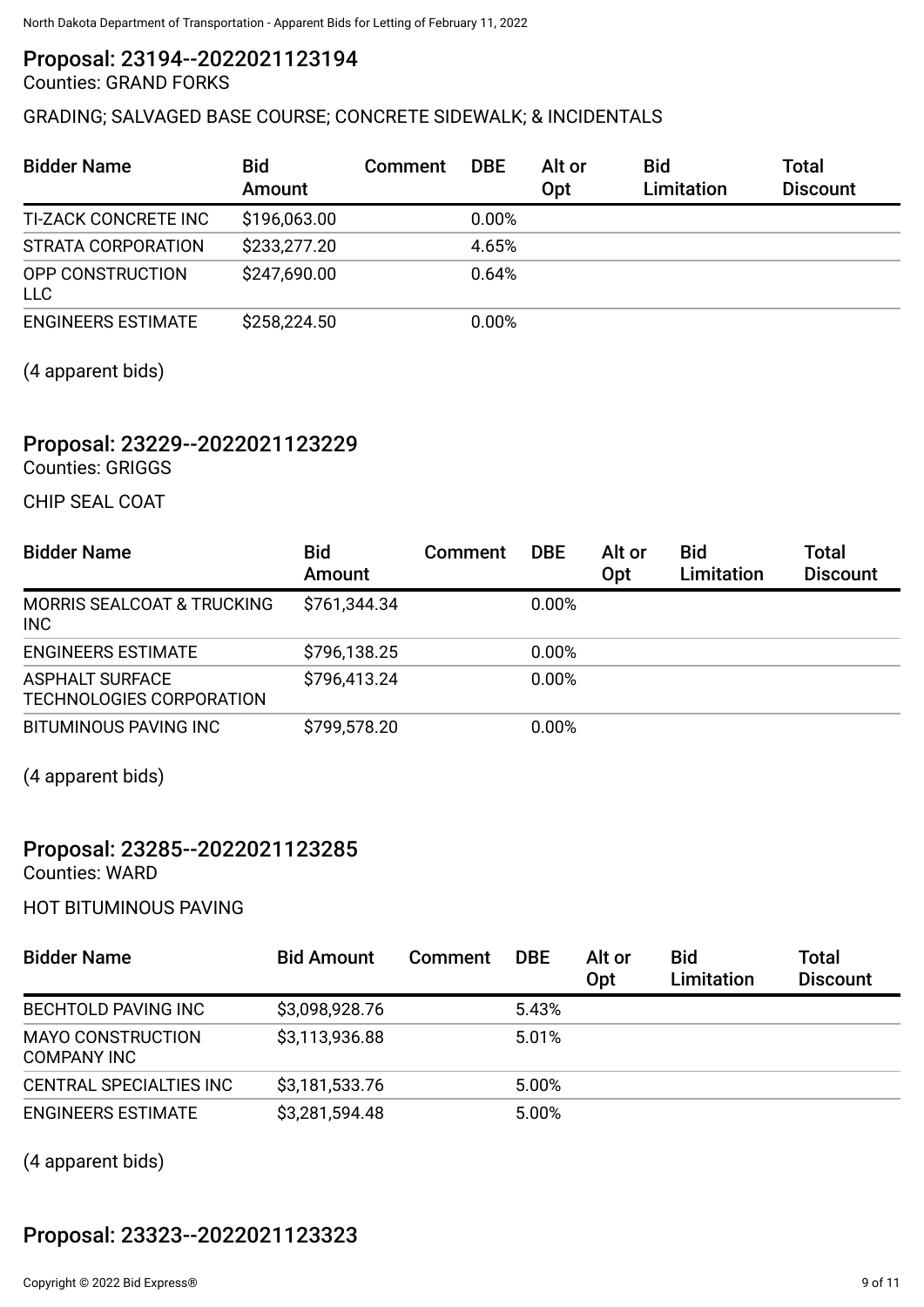#### Counties: BARNES BURKE BURLEIGH CASS

#### LED LIGHTING CONVERSION

| <b>Bidder Name</b>                               | <b>Bid</b><br>Amount | <b>Comment</b> | <b>DBE</b> | Alt or<br>Opt | <b>Bid</b><br>Limitation | Total<br><b>Discount</b> |
|--------------------------------------------------|----------------------|----------------|------------|---------------|--------------------------|--------------------------|
| <b>PARSONS ELECTRIC LLC</b>                      | \$570,854.90         |                | 0.00%      |               |                          |                          |
| <b>ENGINEERS ESTIMATE</b>                        | \$612,934.00         |                | 0.00%      |               |                          |                          |
| <b>FARGO ELECTRIC</b><br><b>CONSTRUCTION INC</b> | \$640,331.50         |                | 0.00%      |               |                          |                          |
| STRATA CORPORATION                               | \$676,667.00         |                | 0.00%      |               |                          |                          |
| <b>EDLING ELECTRIC INC</b>                       | \$738,852.50         |                | 0.00%      |               |                          |                          |
| <b>DENNY'S ELECTRIC LLC</b>                      | \$742,013.60         |                | 0.00%      |               |                          |                          |

(6 apparent bids)

## Proposal: 23351--2022021123351

Counties: DUNN MCKENZIE MCLEAN MOUNTRAIL

#### DELINEATORS

| <b>Bidder Name</b>                           | <b>Bid</b><br><b>Amount</b> | <b>Comment</b> | <b>DBE</b> | Alt or<br>Opt | <b>Bid</b><br>Limitation | <b>Total</b><br><b>Discount</b> |
|----------------------------------------------|-----------------------------|----------------|------------|---------------|--------------------------|---------------------------------|
| NEWMAN SIGNS INC                             | \$245,086.50                |                | 0.00%      |               |                          |                                 |
| DAKOTA FENCE COMPANY                         | \$275,193.79                |                | 0.00%      |               |                          |                                 |
| <b>ENGINEERS ESTIMATE</b>                    | \$285,099.00                |                | 0.00%      |               |                          |                                 |
| <b>TRAFFIC SAFETY SERVICES</b><br><b>INC</b> | \$413,806.00                |                | 0.00%      |               |                          |                                 |

(4 apparent bids)

## Proposal: 23352--2022021123352

Counties: SIOUX

DELINEATORS

| <b>Bidder Name</b>                           | <b>Bid</b><br>Amount | Comment | <b>DBE</b> | Alt or<br>Opt | <b>Bid</b><br><b>Limitation</b> | <b>Total</b><br><b>Discount</b> |
|----------------------------------------------|----------------------|---------|------------|---------------|---------------------------------|---------------------------------|
| NEWMAN SIGNS INC                             | \$166,541.00         |         | 0.00%      |               |                                 |                                 |
| DAKOTA FENCE COMPANY                         | \$195,847.71         |         | 0.00%      |               |                                 |                                 |
| <b>ENGINEERS ESTIMATE</b>                    | \$206,954.00         |         | 0.00%      |               |                                 |                                 |
| <b>TRAFFIC SAFETY SERVICES</b><br><b>INC</b> | \$289,239.65         |         | 0.00%      |               |                                 |                                 |

(4 apparent bids)

## Proposal: 23361--2022021123361